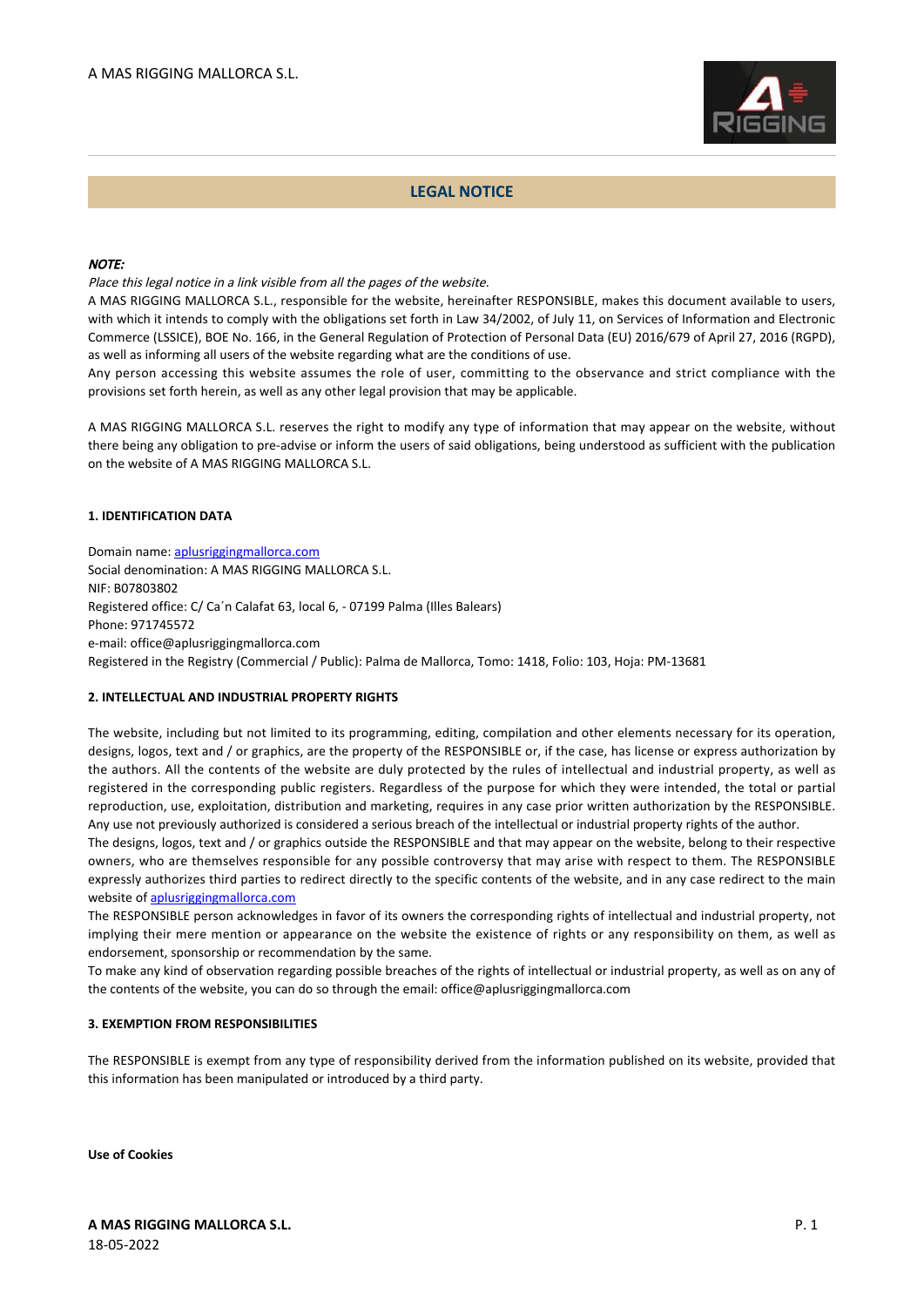

This website may use technical cookies (small information files that the server sends to the computer of the person accessing the page) to perform certain functions that are considered essential for the proper functioning and display of the site. In any case, the cookies used are temporary, with the sole purpose of making navigation of the site more efficient, and disappear at the end of the user's session. Under no circumstances do these cookies themselves provide personal data and they will not be used for the collection of such data.

By using cookies, the server where the website is located is able to recognise the browser used by the user in order to make navigation easier, allowing, for example, users who have previously registered to access the areas, services, promotions or contests reserved exclusively for them without having to register on each visit. They may also be used to measure the audience or traffic parameters, monitor the progress and number of entries, etc. In these cases, the cookies used are technically non-essential but beneficial to the user. This website will not install cookies without the prior consent of the user.

This website uses analytic cookies (ga or utm) owned by Google Analytics, that last two years, to enable the unique visitor control feature to make your navigation easier. All users who visit the website are informed of the use of these cookies by means of a floating banner. the user will be able to select the cookies individually or select all the cookies together to allow their installation. If they continue browsing, it is considered that they agree with their use. If its use is accepted, the banner will disappear, although it is possible to revoke consent and to obtain more information at any time by consulting our Cookies Policy.

The user may configure their browser to alert them of the reception of cookies and to prevent their installation on their computer. For further information, please consult your browser's instructions.

#### **User Obligations**

By using the website, the user states that he/she is over eighteen. To use of the Website, minors must obtain prior permission from their parents, guardians or legal representatives, who will be considered responsible for all acts performed by minors in their care. The user is obliged, in general, to use the Website and the services linked to it, diligently, in accordance with the law, morality, public order and the provisions of these general conditions and those that apply, and must also refrain from using them in any way that may prevent normal operation and enjoyment by users of the web site and related services, or that could injure or cause damage to the property and rights of the owners of the website, its suppliers, users or, in general, any third party. The user, in the use of the website and of the services linked to it, is obliged to:

1. Not introduce, store or disseminate through the website or through any of the services linked to it, no computer program, data, virus, code, or any other electronic instrument or device that is likely to cause damage to the Website, in any of the services linked to the same or in any equipment, systems or networks of the owners of the Website, of any user, of its suppliers or in general from any third party, or that is otherwise capable of causing them any type of alteration or prevent its normal operation.

2. Do not use false identities, or the identity of others in using the website or any of the services linked to it.

3. Do not destroy, alter, disable or damage the data, information, programs or electronic documents of the owners of the website, its suppliers or of third parties.

4. Do not enter, or disseminate any information that was defamatory, injurious, obscene, threatening, xenophobic, incites violence, incites discrimination based on sex, race, ideology or religion or that in any way threatens the moral, public order, fundamental rights, public liberties, honor, privacy or image of third parties and, in general, current regulations. In the event that any user considers that there are facts or circumstances that reveal the illicit nature of the use of any content and / or the performance of any activity on the Website or accessible through it, You must send a notification to website owners by sending an e-mail to office@aplusriggingmallorca.com

#### **Link Policy**

From the website, it is possible that it is redirected to content from third-party websites. Given that the RESPONSIBLE can not always control the contents introduced by third parties in their respective websites, does not assume any type of responsibility with respect to said contents. In any case, proceed to the immediate withdrawal of any content that may contravene national or international legislation, morality or public order, proceeding to the immediate removal of the redirection to said website, bringing to the attention of the competent authorities the content in question.

The RESPONSIBLE is not responsible for the information and stored content, by way of example, but not limited to forums, chats, blog generators, comments, social networks or any other means that allows third parties to publish content independently on the page RESPONSIBLE website. However, and in compliance with the provisions of articles 11 and 16 of the LSSICE, it is made available to all users, authorities and security forces, collaborating actively in the withdrawal or, where appropriate, blocking of all those contents that may affect or contravene national or international legislation, the rights of third parties or morality and public order. In the event that the user considers that there is any content on the website that could be susceptible to this classification, please